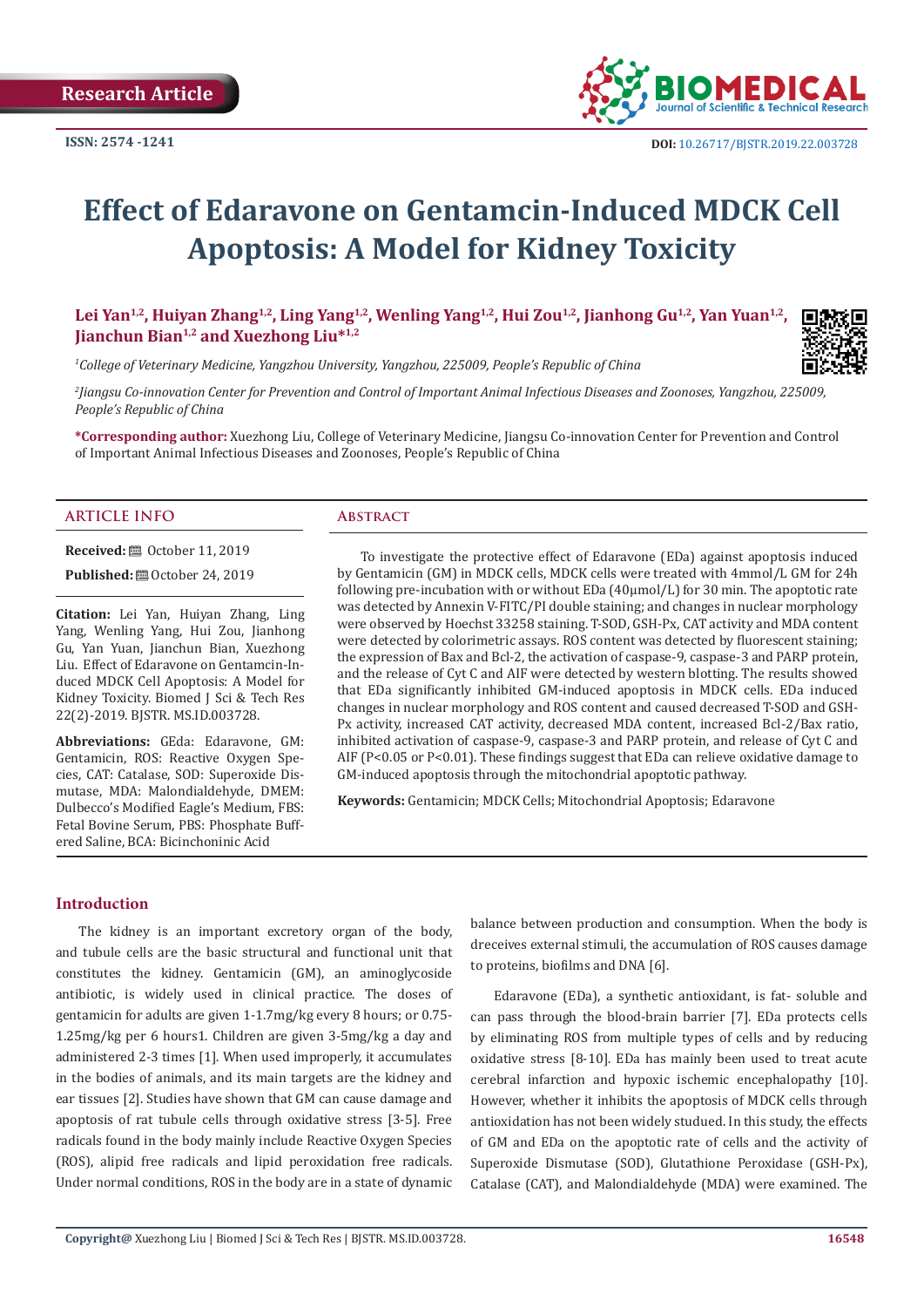expression of mitochondrial apoptosis pathway-associated proteins was detected by western blot to explore the protective effect of EDa in GM- induced MDCK cell apoptosis.

## **Materials and Methods**

All chemicals were of the highest-grade purity available. Eda was purchased from Tocris Bioscience (Ellisville, MO, USA). GM, penicillin, Hoechst 33258 and streptomycin were purchased from Sigma Aldrich (St. Louis, MO, USA). Dulbecco's Modified Eagle's Medium (DMEM), Fetal Bovine Serum (FBS) and trypsin were obtained from Gibco (Grand Island, NY, USA). Accutase cell detachment solution and an Annexin V–fluorescein isothiocyanate/propidium iodide (FITC/PI) apoptosis detection kit was purchased from Becton Dickinson (San Diego, CA, USA). A reactive oxygen detection kit was purchased from Beyotime Biotechnology (Shanghai, China). T-SOD, MDA, CAT, and GSH-Px kits were from Nanjing Jiancheng Bioengineering Institute (Nanjing, China). All other chemicals were from Sigma-Aldrich. The following primary antibodies were used: anti-Bax(CST, #14796), anti–cytochrome (cyt c) (CST, #14940), anti–cleaved caspase-9 (CST, #9506), anti–cleaved caspase-3 (CST, #9664), and anti–β-actin (CST, #4970S) were from Cell Signaling Technology (Boston, USA); anti-AIF (Abcam, ab1998), anti-cleaved PARP(Abcam, ab32064) and anti-Bcl-2(Abcam, ab32124) were from Abcam (Cambridge, USA). All secondary antibodies were from Cell Signaling Technology (Boston, USA).

#### **Drugs**

The dosage of gentamicin in this study is a model for nephrotoxicity and previously used by Servais H [11]. and Li X13. The dosage of edaravone in this study is previously used by Liu G14.

# **Cell Culture**

The MDCK cell line was purchased from the Type Culture Collection of the Chinese Academy of Sciences (Shanghai, China). MDCK cells were cultured in DMEM supplemented with 10% FBS at 37 °C in 5% CO<sub>2</sub>.

#### **Detection of Apoptosis**

MDCK cells (5×105 cells/well) were cultured in six-well plates. After 30min of preincubation with EDa (40µmol/L), cells were cotreated with or without GM (4mmol/L) for 24h. Then, the cells were resuspended in 200μl 1×binding buffer containing 5μl Annexin V-FITC and 5μl PI for 15 min at room temperature in the dark. The cells were analyzed using a FACSAria flow cytometer (Becton Dickinson, San Jose, CA, USA). The percentage of apoptosis was considered the sum of from Annexin V+/PI− and annexin V+/ PI+ fluorescence.

#### **Hoechst 33258 Staining**

Apoptotic morphological changes in the nuclear chromatin of MDCK cells were examined using Hoechst 33258 staining, as previously described. MDCK cells (5×104 cells per well) were cultured in 12-well plates. After 30 min of preincubation with EDa  $(40 \mu \text{mol/L})$ , cells were cotreated with or without GM  $(4 \text{mmol/L})$ 

for 24 h. Then, cells were washed with ice-cold Phosphate Buffered Saline (PBS), fixed with paraformaldehyde (4% w/v) for 20 min at room temperature, and incubated with Hoechst 33258 staining solution (5mg/L in PBS) for 15 min at room temperature in the dark. After washing in PBS three times, the cells were viewed under a Leica inverted fluorescence microscope (Wetzlar, GER) at an excitation wavelength of 352nm. To assess the extent of GM-induced apoptosis, 200 cells per experiment were randomly selected and the apoptotic cells were counted; each experiment was performed in triplicate.

#### **ROS Measurement**

MDCK cells (5×104 cells per well) were cultured in 12-well plates. After 30 min of preincubation with EDa (40 µmol/L), cells were cotreated with or without GM (4mmol/L) for 24 h. Followiing treatment, cells were incubated with DCFH-DA staining for 20 min at 37℃ in the dark and washed three times with PBS. The fluorescence intensity was measured by using a flow cytometer at an excitation wavelength of 488nm.

# **Oxidative Stress Assessment**

The cells were extracted to determine the concentrations of the antioxidant enzymes present. The procedures were conducted in accordance with the instructions provided in the kit from Nanjing Jiancheng Bioengineering Institute. The detection kit can be used to measure the levels of SOD (SOD Assay Kit with WST-8), GSH-Px (DTNB colorimetric method), CAT (ammonium molybdate colorimetry) and MDA (thiobarbituric acid colorimetric method).

# **Western Blot Analysis**

Protein concentrations were assayed using a Bicinchoninic Acid (BCA) protein assay kit (Beyotime, Shanghai, China). All proteins were separated by 8-15% SDS-polyacrylamide gel electrophoresis and transferred to 0.22 μm PVDF membranes. Then, the membranes were blocked in 5% skim milk in TBST for 1.5h at room temperature before incubation with primary antibodies for Bax, Bcl-2, cleaved caspase-9, cleaved caspase-3, cleaved PARP, Cyt C, AIF, and β-actin (1:1000) overnight at 4°C and then with the appropriate secondary antibodies (1:5000) for 2 h at room temperature. Protein levels were determined by standard scanning densitometry with normalization to β-actin. All assays were performed in triplicate.

#### **Statistical Analysis**

All data are expressed as the mean ± standard deviation, and significance was determined by one-way ANOVA, followed by LSD's test using SPSS 20.0 (SPSS, Chicago, USA). The results were considered significant at P < 0.05 and highly significant at P < 0.01.

# **Results**

# **Apoptosis of MDCK cells**

In this study, the effects of GM on apoptosis were distinguished by Annexin V-FITC/PI double staining and Hoechst 33258 staining (Figure 1). After 24 h of incubation with GM (4mmol/L), GM ap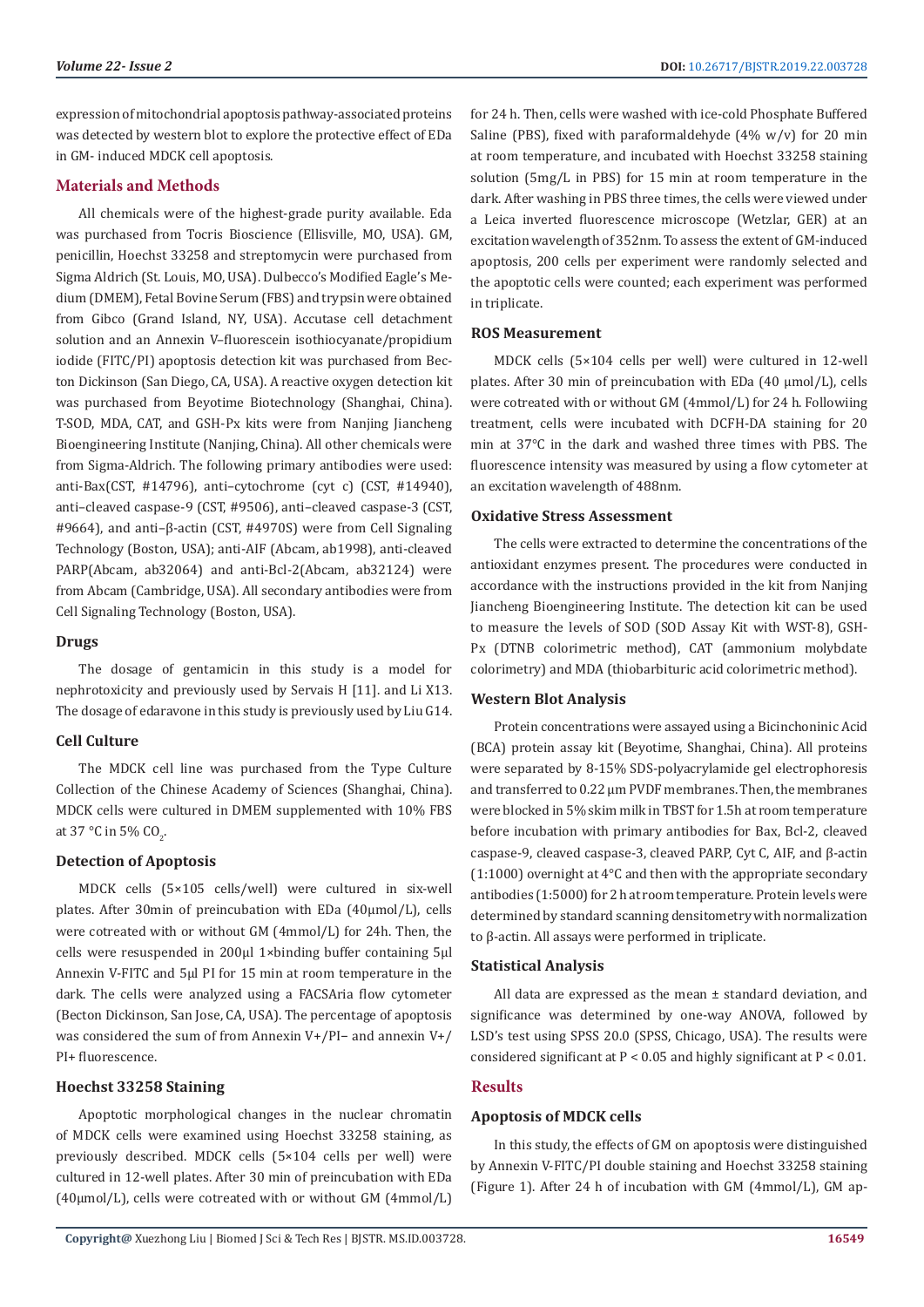peared to markedly alter the nuclear morphology and apoptosis rate. However, EDa prevented GM-induced increases in the apoptosis rate and the appearance of nuclear morphological changes typical of apoptosis.



**Figure 1:** Effects of GM and EDa on the apoptosis rate in MDCK cells.

- (A) The results of flow cytometry.
- (B) Statistical results.
- (C) Morphological changes.

(D) Apoptosis rates. Compared with the control group, \*\*P<0.01; compared with the respective GM treatment group, #P<0.05, ##P<0.01. Scale bar = 50µm. GM, gentamicin; EDa, edaravone.

#### **The level of Oxidative Stress in MDCK Cells**

MDCK cells were treated with 4mmol/LGM for 24h following preincubation with or without EDa (40µmol/L) for 30min. The level of oxidative stress is shown in (Figures 2 & 3). The levels of ROS and MDA and the activities of T-SOD and GSH-Px were significantly higher, but the activity of CAT was markedly lower in the GM group, whereas the levels of ROS and MDA tended to decrease and the antioxidant activity was significantly lower in the GM+EDa group than in the GM group. The EDa group showed no significant differences in these indicators compared with the control group.



**Figure 2:** Effect of GM and EDa on the level of oxidative stress in MDCK cells.

(A) The results of fluorescence detection.

(B) Statistical analysis of the fluorescence results. Compared with the control group, \*\*P<0.01; compared with the GM treatment group, ##P<0.01. Scale bar = 50µm. GM, gentamicin; EDa, edaravone.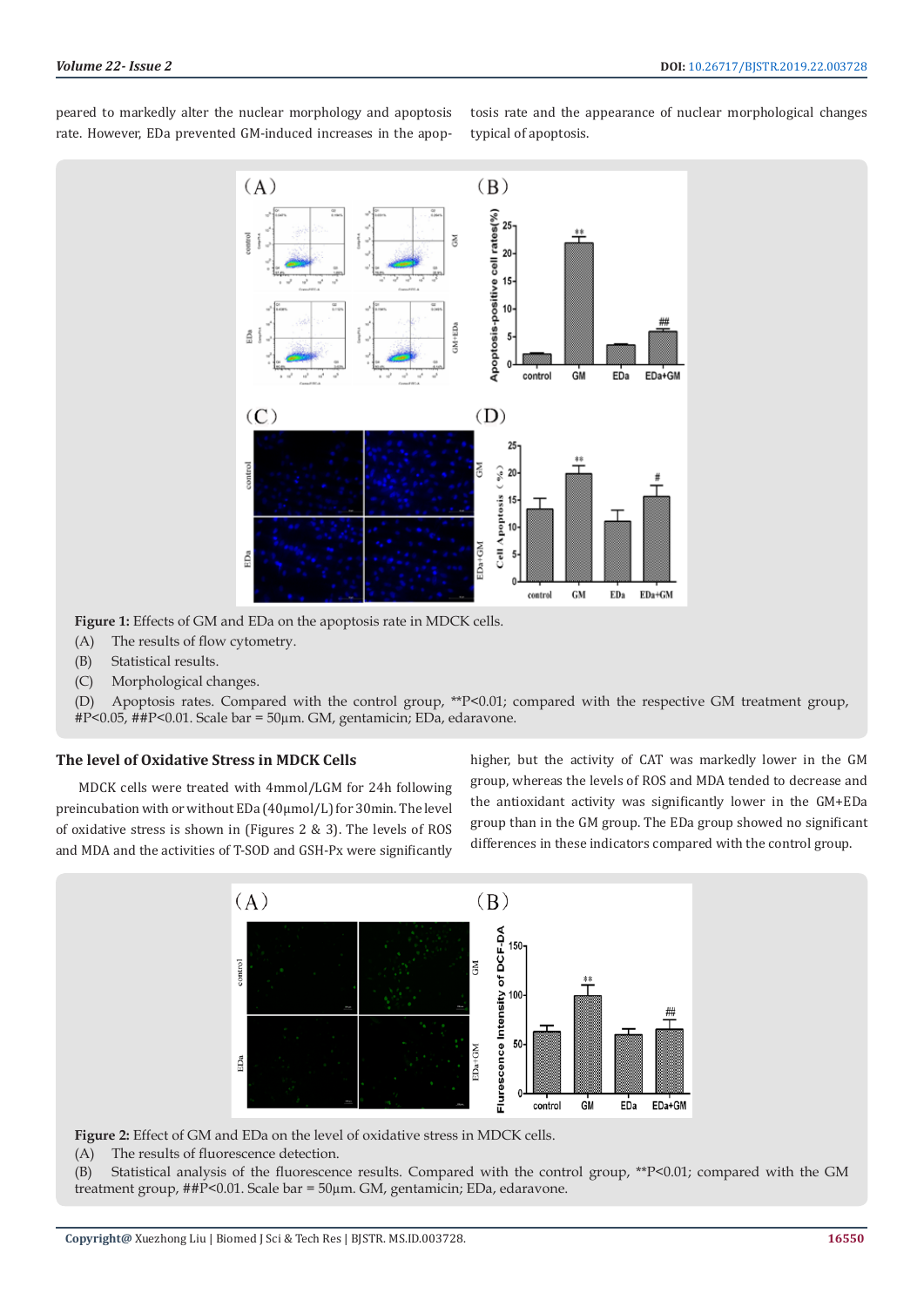

**Figure 3:** Antioxidative enzyme activity and MDA levels in MDCK cells.

- (A) The activity of T-SOD.
- (B) The activity of GSH-Px.
- (C) The activity of CAT.

(D) The level of MDA. Compared with the control group, \*\*P<0.01; compared with the GM treatment group, #P<0.05, ##P<0.01. GM, gentamicin; EDa, edaravone.

# **Expression of Apoptosis-Related Proteins in MDCK Cells**

MDCK cells were treated with 4mmol/L GM for 24h following preincubation with or without EDa (40µmol/L) for 30min. Then, the protein activity of Bax, Bcl-2, cleaved caspase-9, cleaved caspase-3, cleaved PARP, cty C and AIF in the mitochondrial apoptosis pathway

was detected by western blot (Figures 4-6). In the GM group, the levels of Bax, cleaved caspase-9, cleaved caspase-3, cleaved PARP, cty C and AIF were significantly increased, but the Bcl-2/Bax ratio was decreased. Moreover, in the GM+EDa group, the levels of Bax, cleaved caspase-9, cleaved caspase-3, cleaved PARP, cty C and AIF were significantly decreased and the Bcl-2/Bax ratio was increased.



**Figure 4:** The expression levels of Bax and Bcl-2.

(A) The expression levels of Bax and Bcl-2 in MDCK cells were detected by western blot analysis.

(B) Statistical analysis of the western blot results of three independent experiments (mean  $\pm$  SD, n = 3). Compared with the control group, \*\*P<0.01; compared with the GM treatment group, #P<0.05. GM, gentamicin; EDa, edaravone.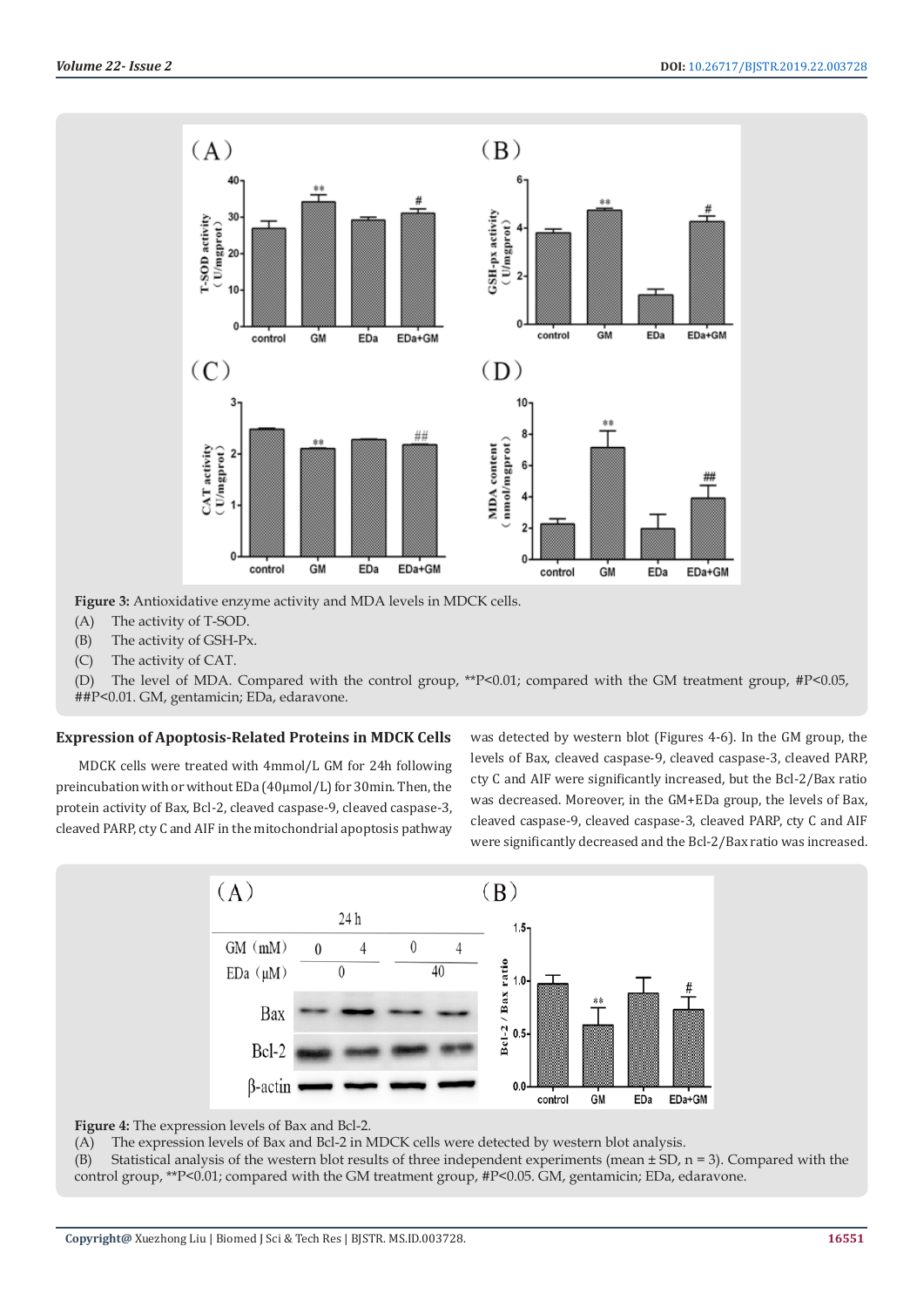

**Figure 5:** The levels of cleaved caspase-9, cleaved caspase-3 and cleaved PARP in MDCK cells.

(A) The levels of cleaved caspase-9, cleaved caspase-3 and PARP were detected by western blot analysis.

(B) Statistical analysis of tshe results of three independent experiments (mean  $\pm$  SD, n = 3). Compare with control group,

\*P<0.05, \*\*P<0.01; compare with respective GM treatment group, # P<0.05, ##P<0.01. GM, gentamicin; EDa, edaravone.



Figure 6: The release of Cyt C and AIF from MDCK cells.

(A) The release of Cyt C and AIF was detected by western blot analysis.

(B) Statistical analysis of the results of three independent experiments (mean  $\pm$  SD, n = 3). Compared with the control group, \*P<0.05; compared with the GM treatment group, #P<0.05. GM, gentamicin; EDa, edaravone.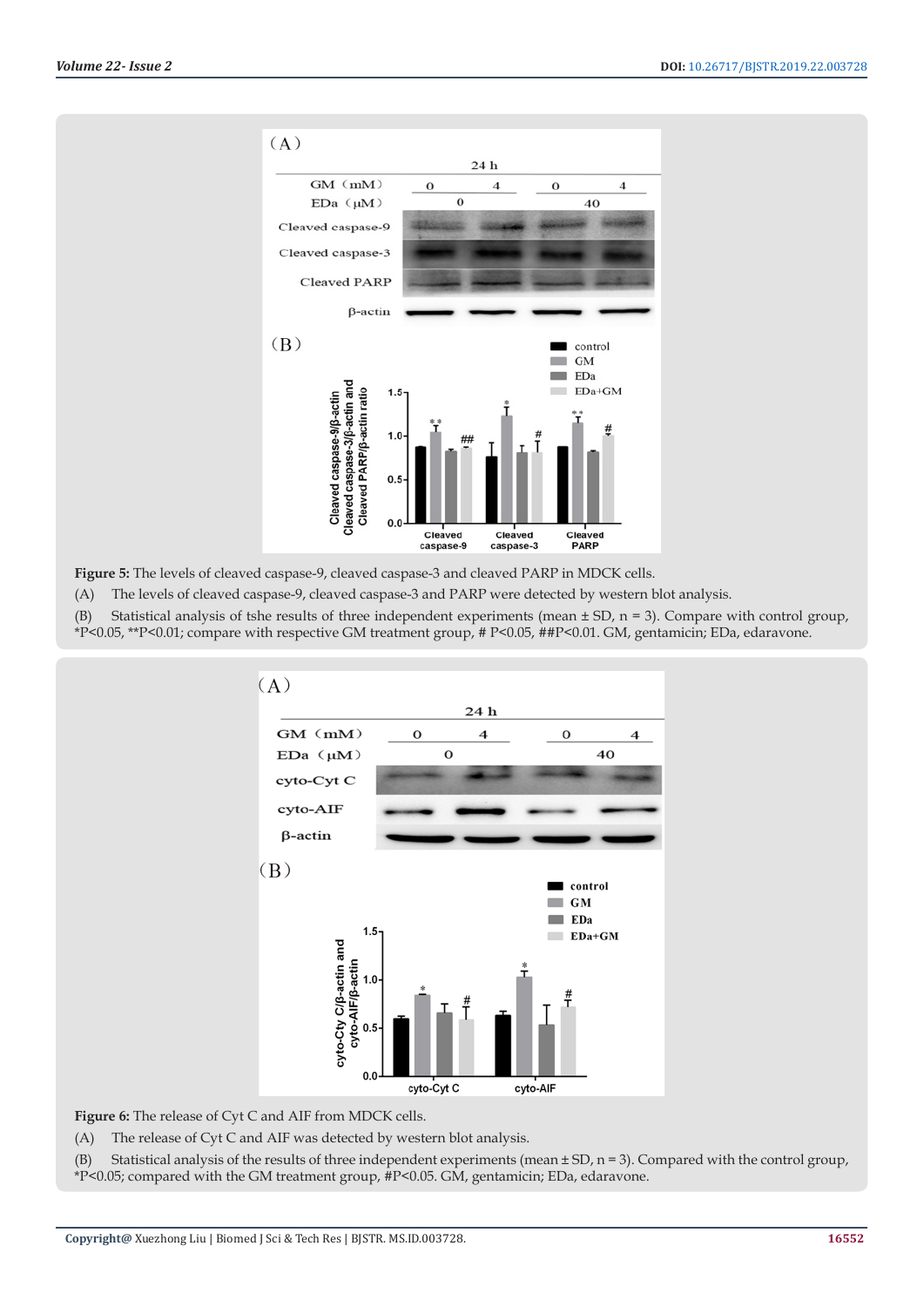## **Discussion**

GM is a commonly used aminoglycoside antibiotic used in animal clinical practice, but due to its toxic effects, the incidence of kidney damage is approximately 36% [15]. GM was injected intraperitoneally at a dose of 100 mg/kg for seven successive days, which is well known to cause significant nephrotoxicity in rats [16]. Many studies have shown that GM can induce an increase in ROS [16-18].and oxidative stress in various cells [19-21]. Excessive ROS can disrupt mitochondrial membrane integrity, cause a decrease in mitochondrial membrane potential, increase membrane permeability, and promote mitochondrial release of apoptosisrelated proteins. In cochlear hair cells, GM induced apoptosis through ROS accumulation [22].

ROS are mitochondrial respiratory products that have a high degree of oxidative activity [23]. Under normal physiological conditions, ROS can regulate intracellular signal transduction, but excessively high concentrations of ROS will induce oxidative stress in cells, causing apoptosis or necrosis of cells. In a variety of cells, there is a close relationship between oxidative stress and apoptosis. Oxidative stress not only directly induces apoptosis but also mediates apoptosis by regulating genes and related signal transduction [24-26]. Experiments have confirmed that oxidative stress is involved in the death receptor pathway, the mitochondrial pathway and endoplasmic reticulum stress-mediated apoptosis [25-28]. The results of this study showed that GM increased the ROS level and activated the cellular antioxidant enzyme system. It also increased the Bcl-2/Bax ratio, the expression of cleaved caspase-9, cleaved caspase-3, cleaved PARP protein, release of Cyt C and AIF. These fingings suggest that the accumulation of ROS may activate the mitochondrial pathway in GM-induced apoptosis of MDCK cells.

EDa, as an antioxidant used in clinical practice, can effectively reduce the level of ROS in the body [29,30]. A model of HT22 cell injury can be induced by hydrogen peroxide; EDa can antagonize oxidative stress, reduce ROS levels, downregulate Bax expression, and upregulate Bcl expression [31]. This study revealed that pretreatment with EDa significantly inhibited ROS levels and altered in antioxidant enzyme activity. Furthermore, Bcl-2 expression was increased, and Bax and mitochondrial apoptosis pathway proteins were decreased, which confirmed that EDa can inhibit activation of the mitochondrial apoptosis pathway by scavenging ROS.

#### **Conclusion**

 The present study suggested that the accumulation of ROS plays an important role in GM-induced apoptosis of MDCK cells and that EDa can confer a marked protective effect against GM-induced oxidative stress and nephrotoxicity. Our findings suggest that preincubation with EDa may be effective in clinical applications given its with antioxidant properties. However, further investigations are essential to elucidate the exact mechanism of protection and the potential usefulness of EDa as a protective agent against drug toxicity in clinical trials.

### **References**

- 1. Xiao YH (2004) Clinical antibiotics. Chongqing publisher, China.
- 2. [Antoine DJ, Srivastava A, Pirmohamed M \(2010\) Statins inhibit](https://www.ncbi.nlm.nih.gov/pubmed/19782050) [aminoglycoside accumulation and cytotoxicity to renal proximal tubule](https://www.ncbi.nlm.nih.gov/pubmed/19782050) [cells. Biochemical Pharmacology 79\(4\): 647-654.](https://www.ncbi.nlm.nih.gov/pubmed/19782050)
- 3. [Adil M, Kandhare AD, Dalvi G, Raygude KS, Bodhankar SL, et al.](https://www.ncbi.nlm.nih.gov/pubmed/27056079) [\(2016\) Ameliorative effect of berberine against gentamicin-induced](https://www.ncbi.nlm.nih.gov/pubmed/27056079) [nephrotoxicity in rats via attenuation of oxidative stress, inflammation,](https://www.ncbi.nlm.nih.gov/pubmed/27056079) [apoptosis and mitochondrial dysfunction. Renal Failure 38\(6\): 996-](https://www.ncbi.nlm.nih.gov/pubmed/27056079) [1006.](https://www.ncbi.nlm.nih.gov/pubmed/27056079)
- 4. [Kandemir FM, Ozkaraca M, Yildirim BA,](https://www.ncbi.nlm.nih.gov/pubmed/25613739) Aktas E, Benzer F, et al. (2015) [Rutin attenuates gentamicin-induced renal damage by reducing](https://www.ncbi.nlm.nih.gov/pubmed/25613739) [oxidative stress, inflammation, apoptosis, and autophagy in rats. Renal](https://www.ncbi.nlm.nih.gov/pubmed/25613739) [Failure 37\(3\): 518-525.](https://www.ncbi.nlm.nih.gov/pubmed/25613739)
- 5. [Liu C, Kang Y, Qin F, Gu J, Han C, et al. \(2017\) Rhizoma smilacis glabrae](http://europepmc.org/abstract/med/28034658) [protects rats with gentamicin-induced kidney injury from oxidative](http://europepmc.org/abstract/med/28034658) [stress-induced apoptosis by inhibiting caspase-3 activation. Journal of](http://europepmc.org/abstract/med/28034658) [Ethnopharmacology 198: 122-130.](http://europepmc.org/abstract/med/28034658)
- 6. [Simon HU, Haj Yehia A, Levi Schaffer F \(2000\) Role of reactive oxygen](https://link.springer.com/article/10.1023/A:1009616228304)  [species \(ROS\) in apoptosis induction. Apoptosis 5\(5\): 415-418.](https://link.springer.com/article/10.1023/A:1009616228304)
- 7. [Watanabe T, Tahara M, Todo S \(2008\) The novel antioxidant edaravone:](https://www.ncbi.nlm.nih.gov/pubmed/18485133) [from bench to bedside. Cardiovascular Therapeutics 26\(2\): 101.](https://www.ncbi.nlm.nih.gov/pubmed/18485133)
- 8. [Matsumoto S, Hanai T, Shimizu N \(2010\) Effect of edaravone on](https://www.researchgate.net/publication/41113026_Effect_of_Edaravone_on_Ischemia_Reperfusion_Injury_in_Rat_Urinary_Bladder_-_Changes_in_Smooth_Muscle_Cell_Phenotype_and_Contractile_Function) [ischemia/reperfusion injury in rat urinary bladder-changes in smooth](https://www.researchgate.net/publication/41113026_Effect_of_Edaravone_on_Ischemia_Reperfusion_Injury_in_Rat_Urinary_Bladder_-_Changes_in_Smooth_Muscle_Cell_Phenotype_and_Contractile_Function) [muscle cell phenotype and contractile function. Aktuelle Urologie 41](https://www.researchgate.net/publication/41113026_Effect_of_Edaravone_on_Ischemia_Reperfusion_Injury_in_Rat_Urinary_Bladder_-_Changes_in_Smooth_Muscle_Cell_Phenotype_and_Contractile_Function) [Suppl 1\(1\): S46.](https://www.researchgate.net/publication/41113026_Effect_of_Edaravone_on_Ischemia_Reperfusion_Injury_in_Rat_Urinary_Bladder_-_Changes_in_Smooth_Muscle_Cell_Phenotype_and_Contractile_Function)
- 9. [Li Y, Liu H, Zeng W, Wei J \(2017\) Edaravone protects against](https://www.ncbi.nlm.nih.gov/pubmed/28346481) [hyperosmolarity-induced oxidative stress and apoptosis in primary](https://www.ncbi.nlm.nih.gov/pubmed/28346481) [human corneal epithelial cells. Plos One 12\(3\): e0174437.](https://www.ncbi.nlm.nih.gov/pubmed/28346481)
- 10. [Li Q, Bi MJ, Bi WK, Yuan Jiang \(2016\) Edaravone attenuates brain](https://www.ncbi.nlm.nih.gov/pubmed/25348283) [damage in rats after acute CO poisoning through inhibiting apoptosis](https://www.ncbi.nlm.nih.gov/pubmed/25348283) [and oxidative stress. Environmental Toxicology 31\(3\): 372-379.](https://www.ncbi.nlm.nih.gov/pubmed/25348283)
- 11. [Hélène Servais, Smissen PVD, Thirion G \(2005\) Gentamicin-induced](https://europepmc.org/abstract/med/16039943) [apoptosis in LLC-PK1 cells: Involvement of lysosomes and mitochondria.](https://europepmc.org/abstract/med/16039943) [Toxicology & Applied Pharmacology 206\(3\): 321-333.](https://europepmc.org/abstract/med/16039943)
- 12. [Hélène Servais, Jossin Y, Françoise Van Bambeke, Tulkens PM, Mingeot](https://europepmc.org/abstract/med/16039943) [Leclercq MP, et al. \(2006\) Gentamicin Causes Apoptosis at Low](https://europepmc.org/abstract/med/16039943) [Concentrations in Renal LLC-PK1 Cells Subjected to Electroporation.](https://europepmc.org/abstract/med/16039943) [Antimicrobial Agents & Chemotherapy 50\(4\): 1213-1221.](https://europepmc.org/abstract/med/16039943)
- 13. Li X, Zheng FL, Liu YX (1998) Apoptosis in gentamicin treated LLC-PK1 cells and its relationship with intracellular calcium levels. Chinese Journal of Internal Medicine 37(10): 667-670.
- 14. [Liu G, Guo R, Wenming XU \(2014\) Edaravone protects H9 c2 cells against](https://www.researchgate.net/publication/286182165_Edaravone_protects_H9c2_cells_against_doxorubicin-induced_cardiotoxicity) [doxorubicin-induced cardiotoxicity. Chinese Pharmacological Bulletin](https://www.researchgate.net/publication/286182165_Edaravone_protects_H9c2_cells_against_doxorubicin-induced_cardiotoxicity) [30\(4\): 490-495.](https://www.researchgate.net/publication/286182165_Edaravone_protects_H9c2_cells_against_doxorubicin-induced_cardiotoxicity)
- 15. [Kleinknecht D, Landais P, Goldfarb B \(1987\) Drug-Associated Acute](https://link.springer.com/chapter/10.1007/978-1-4684-8240-9_16) [Renal Failure. A Prospective Collaborative Study of 81 Biopsied Patients.](https://link.springer.com/chapter/10.1007/978-1-4684-8240-9_16) [Acute Renal Failure. Springer US 212: 125-128.](https://link.springer.com/chapter/10.1007/978-1-4684-8240-9_16)
- 16. [Wiland P, Szechcinski J \(2003\) Proximal tubule damage in patients](https://www.ncbi.nlm.nih.gov/pubmed/14581723) [treated with gentamicin or amikacin. Pol J Pharmacol 55\(4\): 631-637.](https://www.ncbi.nlm.nih.gov/pubmed/14581723)
- 17. [Karahan I, Ateşşahin A, Yilmaz S, Ceribaşi AO, Sakin F \(2005\) Protective](https://www.ncbi.nlm.nih.gov/pubmed/16125832) [effect of lycopene on gentamicin-induced oxidative stress and](https://www.ncbi.nlm.nih.gov/pubmed/16125832) [nephrotoxicity in rats. Toxicology 215\(3\): 198-204.](https://www.ncbi.nlm.nih.gov/pubmed/16125832)
- 18. [Bustos PS, Deza Ponzio R, Páez PL, Virgolini MB, Ortega MG, et al.](https://www.ncbi.nlm.nih.gov/pubmed/29758313) [\(2018\) Flavonoids as protective agents against oxidative stress induced](https://www.ncbi.nlm.nih.gov/pubmed/29758313) [by gentamicin in systemic circulation. Potent protective activity](https://www.ncbi.nlm.nih.gov/pubmed/29758313) [and microbial synergism of luteolin. Food & Chemical Toxicology an](https://www.ncbi.nlm.nih.gov/pubmed/29758313) [International Journal Published for the British Industrial Biological](https://www.ncbi.nlm.nih.gov/pubmed/29758313) [Research Association 118: 294-302.](https://www.ncbi.nlm.nih.gov/pubmed/29758313)
- 19. Zhang M, Shen J, Association HM (2015) Protection of Edaravone on Oxidative Stress and Apoptosis of Renal Tubular Epithelial Cells in Rats. Herald of Medicine (7): 875-878.